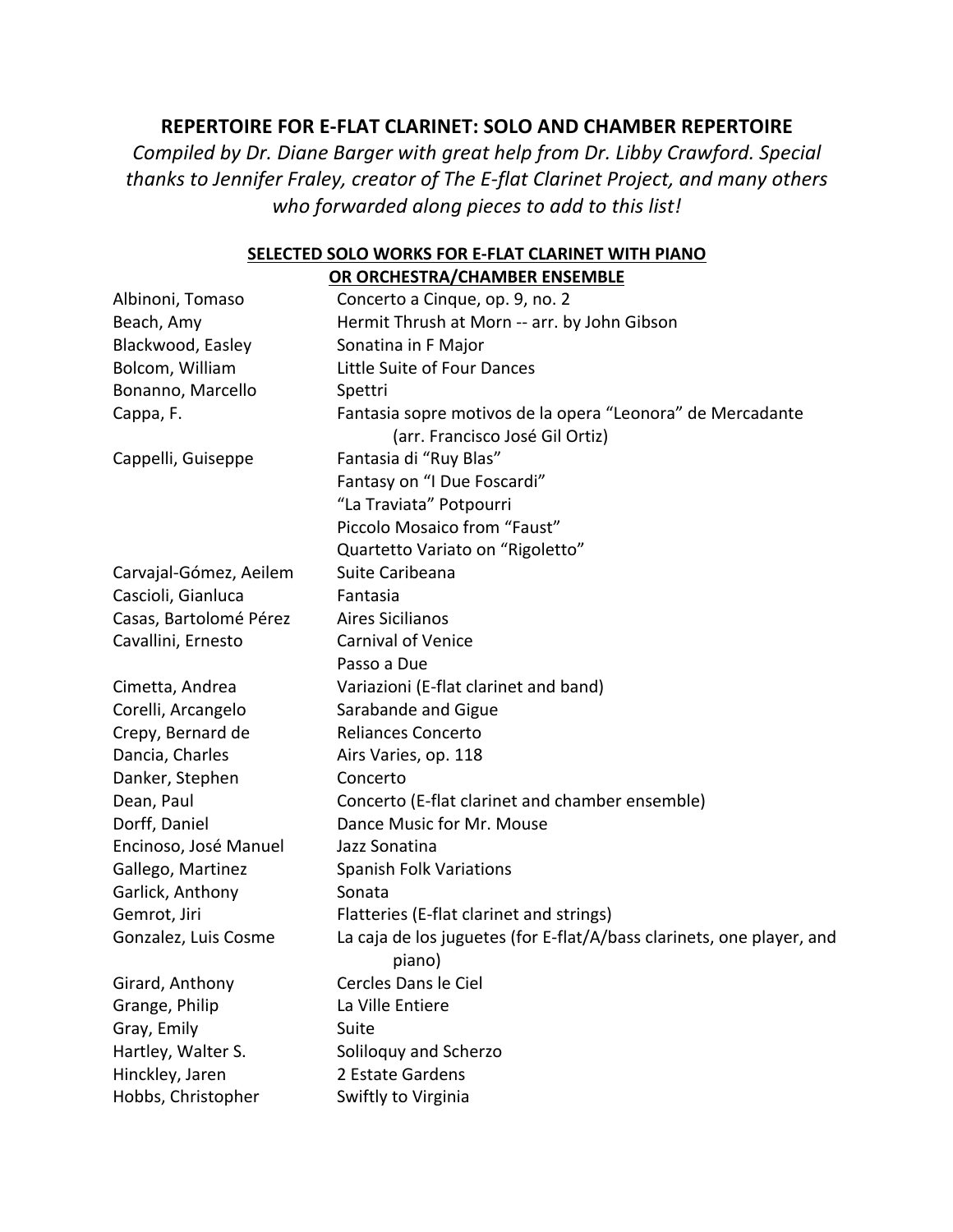| Ingelaere, Roland         | Jacasserie Concertino                                           |
|---------------------------|-----------------------------------------------------------------|
| Kuusisto, Ilkka           | Kissalan Aapelin soitteita                                      |
| Lanzi, Bernardino         | Fantasia (E-flat clarinet and band)                             |
| Lehto, Jukka-Pekka        | Fuusio                                                          |
| Lyytikaninnen, Pasi       | Sanoitta                                                        |
| Martin, Theresa           | Calcipher                                                       |
| Merz, Willy               | Points: Espace                                                  |
| Molter, Johann            | Concerti (6 total)                                              |
| Morales-Caso, Eduardo     | El Saltamontes                                                  |
|                           | <b>Tentative Wings</b>                                          |
| Navarro, Oscar            | III Concerto (B-flat/E-flat clarinet and orchestra)             |
| Niel, William             | Concerto (E-flat clarinet, trumpet, bassoon, trombone, double   |
|                           | bass and percussion)                                            |
| Oritz, Francisco José Gil | Sonatina                                                        |
| Osborn, Sean              | Sonata                                                          |
| Pasculli, Antonio         | "Le Api"                                                        |
| Panizza, Giacomo          | Ballabile con Variazioni nel ballo "Ettore Fieramosca"          |
|                           | "Gli Innamorati"                                                |
| Panizza/E. Cavallini      | Passo a due eseguito nel ballo "I figli di Edoardo IV" del Sig. |
|                           | Cortesi (arr. Francisco José Gil)ß                              |
| Pessina, Giuseppe         | "Gli Usignoli"                                                  |
| Prinz, Alfred             | Sonatas (2 total)                                               |
| Rabaud, Henri             | Solo de Concors (arr. John Anderson)                            |
| Rabaut, Neil              | Duet                                                            |
| Reed, Alfred              | Hoe-Down                                                        |
|                           | <b>March Variations</b>                                         |
| Rowan, Kyle               | Cascades                                                        |
| Santore, Jonathan         | Adjectives                                                      |
| Scott, James              | Frog Legs Rag -- arr. by William Bolcom                         |
| Soler, Saül Gómez         | Scent (E-flat clarinet and wind band)                           |
| Soualle, Charles          | Grande Fantaisie sur "Lucia di Lammermoor"                      |
| Van Laer, Freddy          | Concertino                                                      |
| Vivaldi, Antonio          | Concerto op. 44/11 RV 433                                       |
| Viviani, Luigi-Maria      | Solo from the ballet "Il Fausto"                                |
| Watté, Bart               | Shadows                                                         |
| Wickman, Ethan            | Campus Stellae                                                  |
| Yi, Chen                  | Three Bagatelles from China West                                |
|                           |                                                                 |

# **SELECTED UNACCOMPANIED WORKS FOR E-FLAT CLARINET**

| Agrell, Jeffrey | Aviary Divertimento No. 1: Hummingbird Toccata |
|-----------------|------------------------------------------------|
| Ardovino, Lori  | Eloquence IV +                                 |
| Berio, Luciano  | Comma                                          |
| Botter, Massino | <b>Tres Palabras</b>                           |
| Brandon, Jenni  | Stardust +                                     |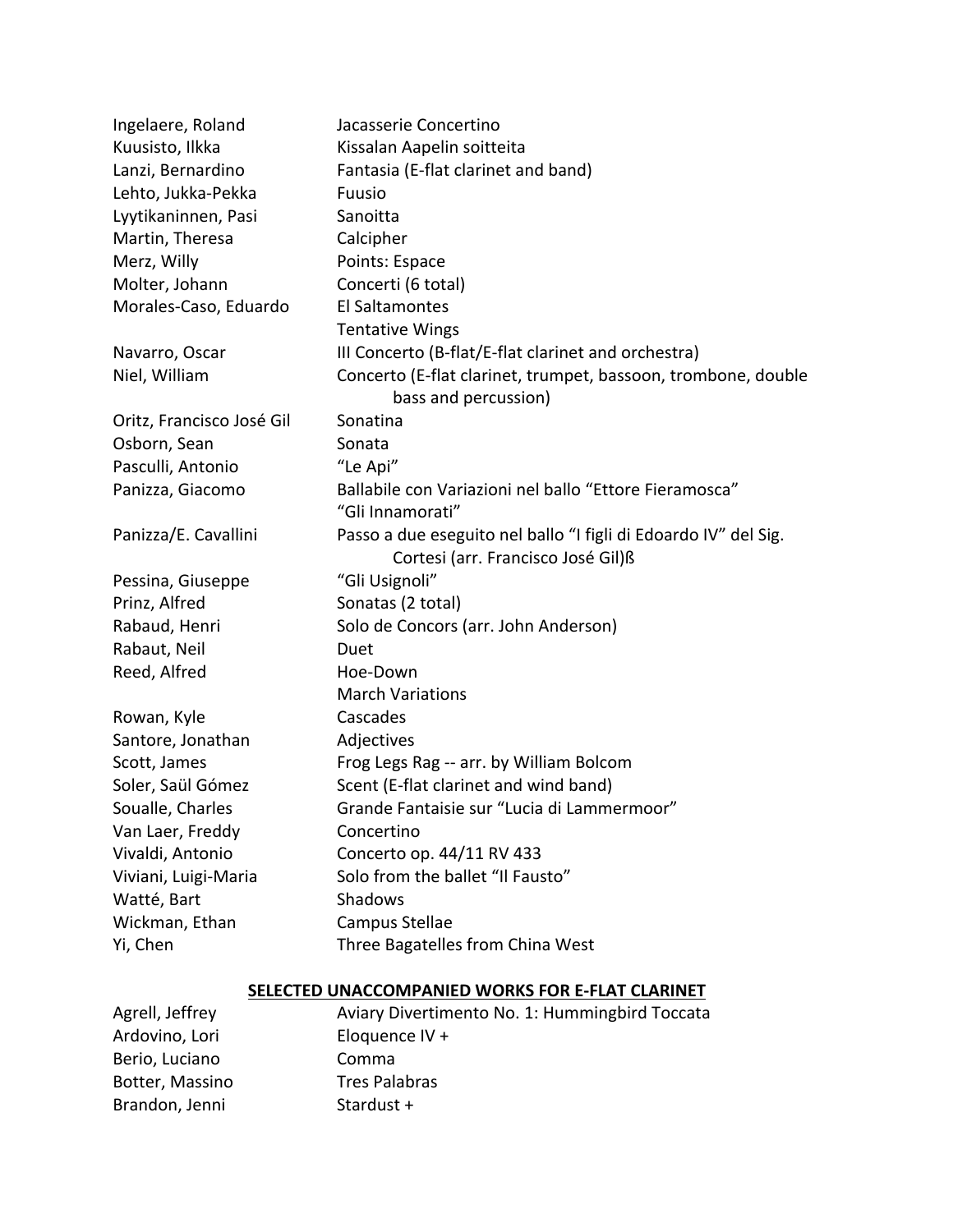| Brien, Terence           | <b>Clarinet Cascade</b>                                                           |
|--------------------------|-----------------------------------------------------------------------------------|
| Childs, Barney           | <b>Instant Winners</b>                                                            |
| Cooman, Carson           | Shining Silhouette: Mt. Mansfield Sunset                                          |
| Ellis, Robbie            | <b>Three Sibilants</b>                                                            |
| Fabra, Alessio           | Fantasia                                                                          |
| Hansen, Ted              | Aria                                                                              |
| Hare, Ryan M.            | Drei charakteristische Übungen (E-flat, B-flat and bass clarinets,<br>one player) |
| Kaplan, Amy              | Stutter +                                                                         |
| Lifchitz, Max            | Yellow Ribbons #43                                                                |
| Llopis, Javier           | Gloom                                                                             |
| Llopis, Javier           | Variaciones sobre "Cançons de Mare" de R. Talens                                  |
| McAllister, Scott        | $Crazy +$                                                                         |
| Méfano, Paul             | Involutive                                                                        |
| Monnet, Mark             | Strange                                                                           |
| Montilla, Jorge          | Registro de Parajillo                                                             |
| Moss, Piotr              | Méditation et Danse                                                               |
| Navarre, Jean-Phillippe  | Trios Études de Caractère                                                         |
| Rakowski, David          | The Squeaky Wheel                                                                 |
| Runchak, Voldymyr        | v.runchak.b(es) clari@net (E-flat or B-flat clarinet)                             |
| Scelsi, Giacinto         | 3 Studies                                                                         |
| Schultz, Andrew          | After Figaro, op. 23                                                              |
| Sokolovic, Ana           | Mesh                                                                              |
| Stolz, Nolan             | <b>Eefer Madness</b>                                                              |
| Stonaker, Ben            | <b>Three Pieces</b>                                                               |
| Torres, Georgina Sánchez | El Afilaol                                                                        |
|                          | Ricordando Rossini                                                                |
| Vermeersch, Stephan      | Apreciar                                                                          |

# **SELECTED CHAMBER MUSIC WITH E-FLAT CLARINET**

| Abbate, Luigi         | Homage to WOLS (E-flat and electronics)                                         |
|-----------------------|---------------------------------------------------------------------------------|
| Ardovino, Lori        | Convergence (E-flat and B-flat clarinet duo) *                                  |
| Bassi, Luigi          | Gran Duetto Concertato dell'opera "La Sonnambula" (E-flat, B-flat<br>and piano) |
| Brant, Henry          | Ice Age (E-flat, glockenspiel and piano)                                        |
| Carvajal-Gómez Ailem  | Eón (E-flat and tape)                                                           |
| Ciesla, Alexis        | Études Concertantes (E-flat and B-flat clarinet duo) *                          |
|                       | Sonatina classica (E-flat, B-flat clarinets and piano)*                         |
| Dumitrescu, Adina     | Remember Anton Pann (E-flat and bass clarinet duo)                              |
| Dorff, Daniel         | BFF's (currently under production) (E-flat and B-flat clarinet duo) *           |
| González, Emilio José | Flutters (E-flat and soprano saxophone)                                         |
| González, Luis Cosme  | Semantemas (E-flat and cello)                                                   |
| Grant, James          | Ragamuffins (B-flat clarinet and any E-flat clarinet or                         |
|                       | saxophone)                                                                      |